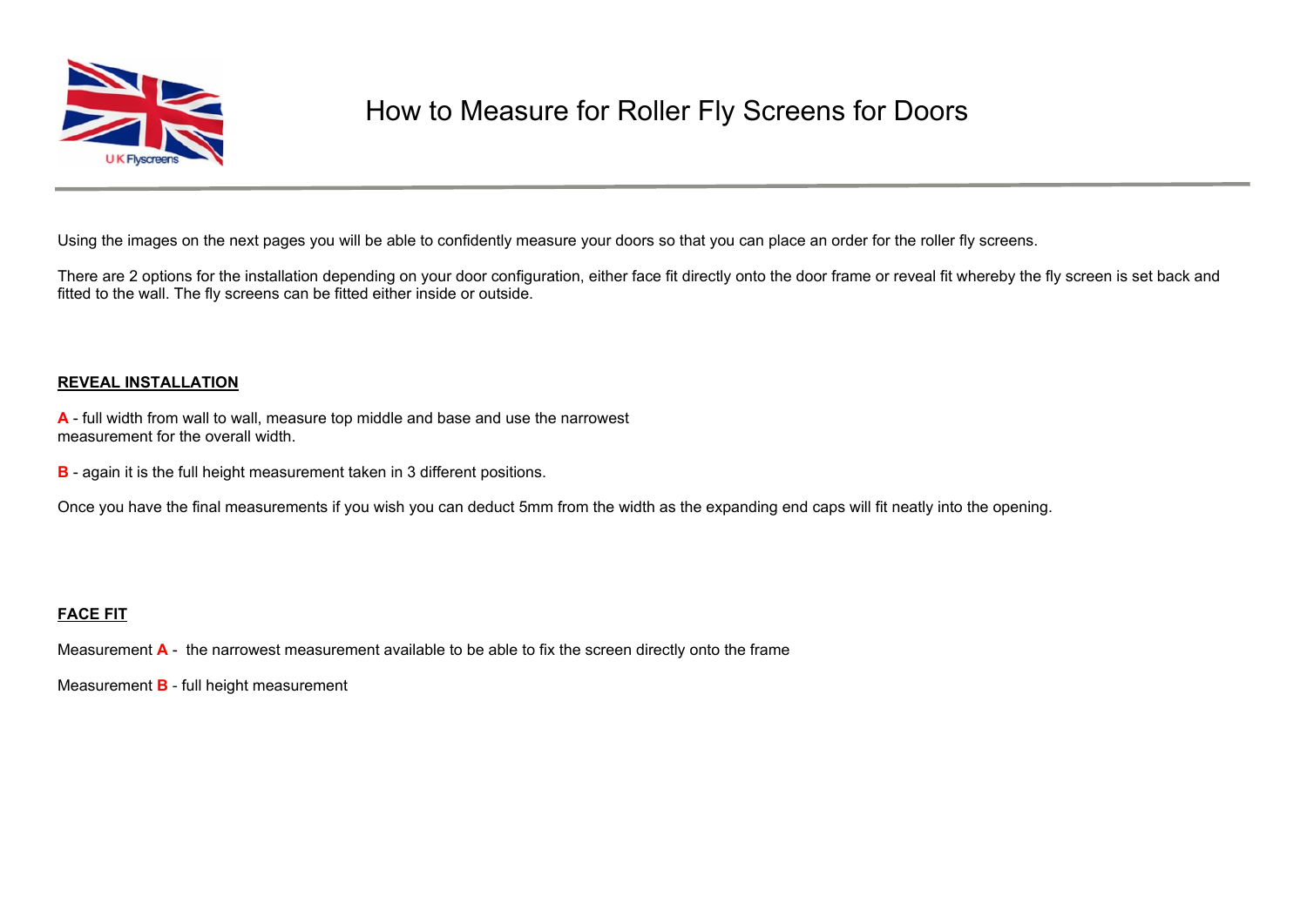

The reveal is the inner wall section, either inside or outside, before the door frame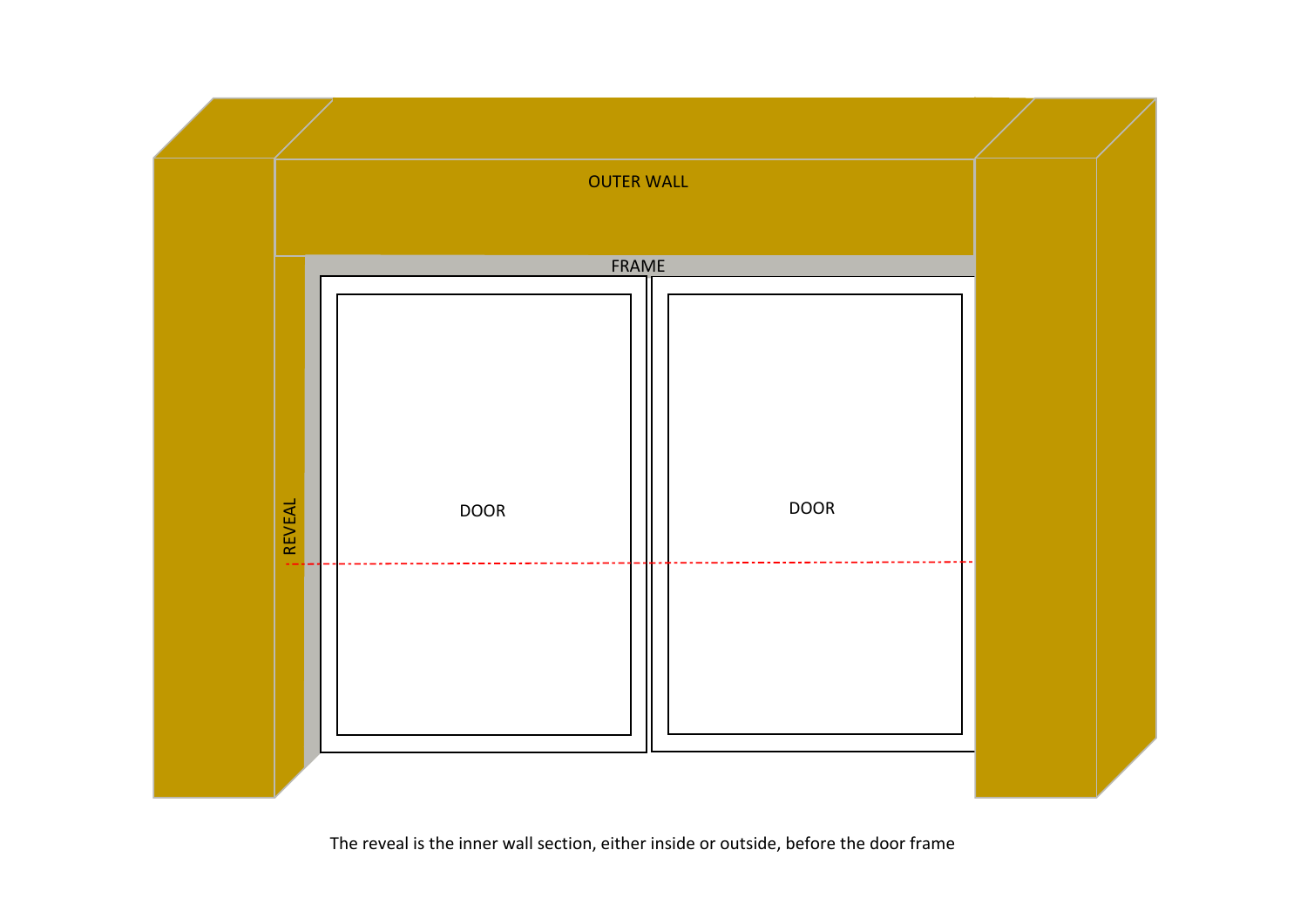REVEAL FIT

If you take 3 measurements on the width and height and use the narrowest measurement for ordering